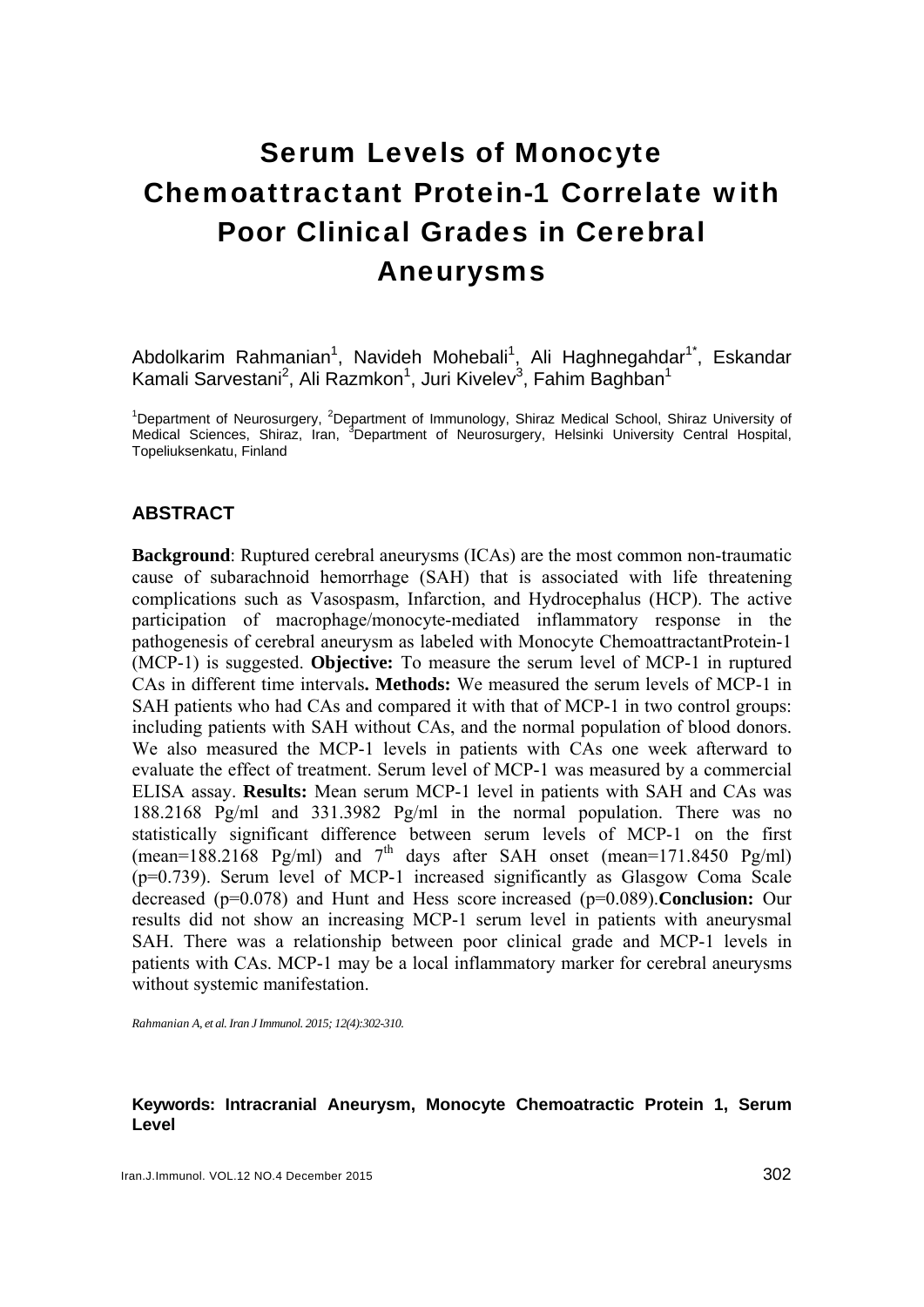-------------------------------------------------------------------------------------------------------------------------------------------------------------- \*Corresponding author: Dr. Ali Haghnegahdar, Department of Neurosurgery, Nemazee Hospital, Shiraz University of Medical Sciences, Shiraz, Iran, Tel: (+) 98 9173148711, Fax: (+)98-71-36474259, e- mail: ali.razmkon@gmail.com

#### **INTRODUCTION**

Subarachnoid hemorrhage (SAH) accounts for 5% of strokes. The aneurysm rupture is the most common cause of spontaneous SAH (1).After SAH, cerebral arteries may undergo spasm resulting in poor cerebral perfusion and ischemia, which in turn may cause infarction. Circulation of cerebrospinal fluid may be impeded as blood becomes organized into scar tissue that blocks the subarachnoid space causing hydrocephalus. The reported mortality after SAH is about 40% within the first 30 days. Among those who survive, less than 25% have a good functional outcome.

Histological studies suggest that cerebral aneurysm walls rupture as a consequence of matrix degeneration and de-cellularization, which may be the result of direct vascular stress (2). The presence of macrophages, T cells, B cells, immunoglobulin antibodies, and activated complement in cerebral aneurysm walls, especially in the ruptured aneurysms, indicates that active innate and adaptive immunologic reactions are associated with aneurysm formation and rupture (2). Up-regulated expression of the pro-inflammatory chemokine monocyte chemoatacticprotein-I (MCP-I) in the aneurysm wall has also been observed (2). Even though MCP-l mRNA has not been detectable in normal arteries, it was often observed in the intima of the aneurysmal walls and appeared to be expressed in the cytoplasm of the fibroblast cells that are assembled with monocyte-like cells. The extent of inflammatory cell infiltration and complement activation appeared to be higher in the ruptured rather than unruptured aneurysms (2). Elevation of serum MCP-1 was seen in hemodialysis patients as well (3). According to previous studies, arole for MCP-1 in neurological injury was assessed, implying that it may act as a biomarker of poor outcome in the sera of patients with vasospasm following aneurysmal subarachnoid hemorrhage (4).Although these data imply that inflammation is involved in the process of aneurysm progression or rupture, it is still unknown whether inflammation is the primary process causing the initiation and progression of disease or it is a secondary reaction accompanied by disease process. At present, treatment modalities for cerebral aneurysms are confined to surgical obliteration of aneurysms by clipping or coiling. If we could disclose more detailed mechanisms of inflammatory reactions involved in the progression of cerebral aneurysms, specific anti-inflammatory treatments would be the first choice for the patients with cerebral aneurysms in future (1). A number of articles evaluate the role of MCP-1 in CAs but serum level of MCP-1 has not been evaluated in any of them. Because monitoring the serum level is more convenient, less expensive and safer than tissue sampling and it is assessable before the rupture of aneurysms, we decided to evaluate the serum level of MCP-1 in CAs. The main hypothesis of this study was to find if serum levels of MCP-1 are significantly higher in ruptured aneurysms, so it can be used as a less-invasive screening test in diagnosis, or may be used as a target for future innovative treatments.

## **MATERIALS AND METHODS**

Iran.J.Immunol. VOL.12 NO.4December 2015 303 **Subjects.** This is a case control study for evaluating the serum level of monocyte chemoattractantprotein-1 (MCP-1) in ruptured cerebral aneurysms. Measuring of MCP-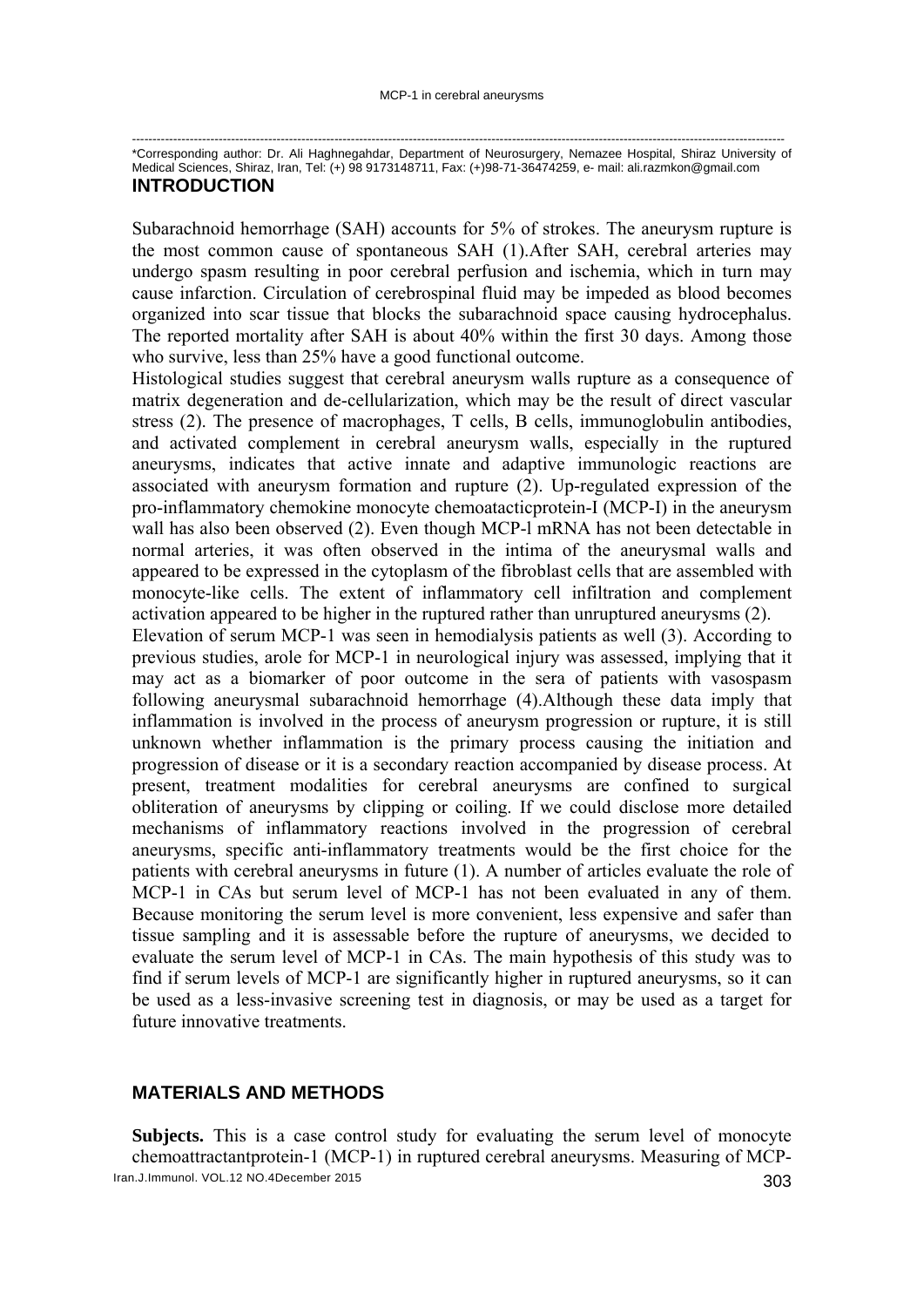1 was done in 3 groups for 4 times. The samples were obtained from patients who referred to Shiraz Namazi hospital from May 2011 to May 2013 with definite diagnosis of subarachnoid hemorrhage (SAH). SAH was established with brain CT scan. Following admission, CT Angiography of the brain was done for all of them. Patients who had CAs were selected as the case group (labeled as group A) and patients who had no evidence of CAs were selected as the first control group (labeled as group B). Group B included patients with non-aneurysmal causes of SAH, most commonly labeled as benign peri-mesecephalic SAH. Samples of the 3rd group were taken from voluntary blood donors in the blood bank center (labeled as group C). Another blood sample was taken from patients in group A to be compared with the first sample in order to evaluate the role of therapeutic management in the serum level; this dataset was labeled as group D (Table 1).

|   | <b>Type of Group</b> | <b>Time of Sampling</b>                      | <b>SAH</b> | <b>ICAs</b> | <b>Number</b> |  |
|---|----------------------|----------------------------------------------|------------|-------------|---------------|--|
| A | case group           | First 48 hr from onset                       |            | $^{+}$      | 22            |  |
| B | control group 1      | First 48 hr from onset                       |            |             | 22            |  |
| C | control group 2      |                                              |            |             | 22            |  |
|   | case group           | 1 week after first sample<br>(after surgery) | $^{+}$     | $^{+}$      | 22            |  |
|   |                      |                                              |            |             |               |  |

**Table 1. Characteristics of the groups in the study.** 

**Inclusion Criteria.** Patients in this study were selected based on the following inclusion criteria: 1) patients who were alive with a Glasgow Coma Scale (GCS) score higher than 3 and with present stem reflexes, 2) time between the onset of SAH and serum sampling was not longer than 48 hours, 3) there was no need for any emergency neurosurgical intervention before serum sampling.

**Exclusion Criteria.** Exclusion criteria were: 1) patients with any history of inflammatory, rheumatoid and tumoral disease, 2) those who deseased before aneurysmal clipping operation, 3) patients with traumatic SAH, 4) those with other causes of SAH except CAs and prepontine hemorrhage such as toxins, blood disease, neoplasm, infections, 5) patients with a history of anticoagulant therapy, and 6) patients with normal CTA that had aneurysm in the follow up Conventional Angiography. In both groups, consent form was taken from the patient or first degree relatives.

**Sampling and Data Collection.** Data were recorded in data collection forms including: 1) demographic information such as age and sex, 2) SAH information such as the time of onset, time of admission, GCS Score, Fisher Grading, Hunt and Hess (H&H) grading, 3) aneurysm information such as location, size, number, shape, and 4) operation information such as date, duration, bleeding. Groups A and B were the same in management except in the plan for surgery in group A. We did not rule out CAs in group B completely until the follow up angiography was done during the first 14 days. We managed all SAH patients to see if they have CAs in the follow up angiography, therefore, all of therapeutic managements were similar to that of documented CAs in group A. About 5 ml blood sample was taken from each patient in the clot tube and sent to the Autoimmune Diseases Research Center in Shiraz University of Medical Sciences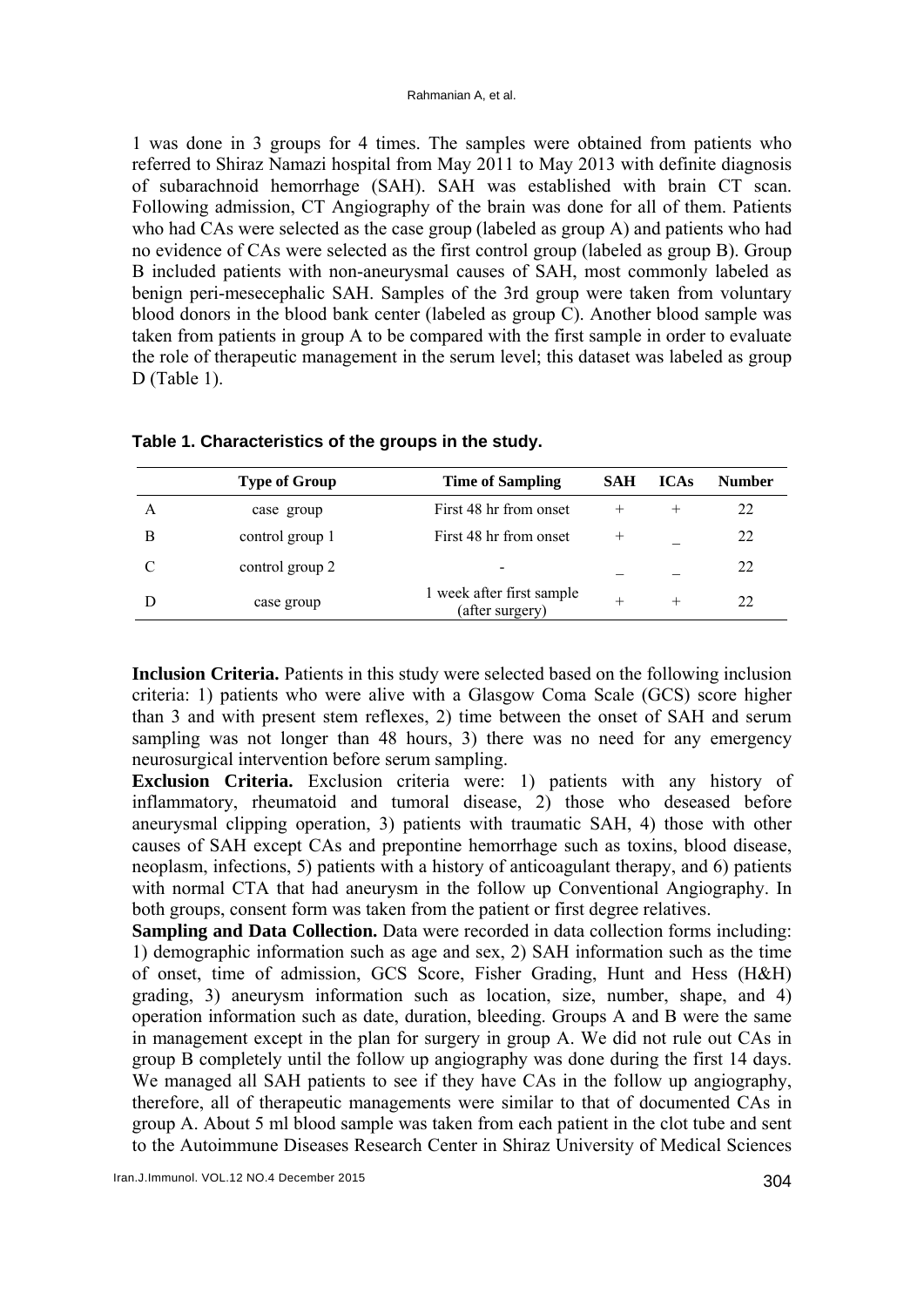within 3 hours. We allowed the samples to clot for 30 minutes at room temperature; then, centrifugation of the samples was done for 15 minutes at 1000 xg; and, after separation of the serum, the samples were stored at < -20°C until MCP-1was measured. Group C was matched in demographic information with group A. Group C was considered as the second control group. Screening of group C for the history of previous CAs or other inflammatory and tumoral disease was performed (Table 1). The samples in this study were selected based on the MCP-1 plate; we could check MCP-1 on 96 well plates, 8 of which were used for standardization. After completion of the sampling, the serum level of MCP-1 was measured by Enzyme Linked Immuno Sorbent Assay (ELISA) (Human CCL2/MCP-1 Quantikine R&D Systems kit, USA) according to manufacturer's recommendations (5). The sensitivity of the test was 10 Pg/ml. **Statistical Analysis:** The comparison of data was done between groups using the

Statistical Package for Social Sciences, version 18.0 (SPSS Inc., Chicago, IL, USA). Comparisons of serum level between groups were made using One-way ANOVA test. Paired-sample *t-test*, one-sample *t-test*, Fisher test, Kruskall-Wallis and Mann-Whitney tests were applied for the analysis of data. All the tests were performed with confidence interval (CI) of 95% and pvalue≤0.05 was considered as significant.

#### **RESULTS**

We gathered the data from 3 groups with a total number of 66 and with 22 patients in each group (34 male and 32 female). Mean age was 53.83 with p=0.549. Distribution of age and sex in the 3 groups was almost the same. Patients in groups A and B were evaluated for clinical and radiological findings. Three parameters were assessed: H&H grade, Fisher Grading and GCS score (Table 2).

|            | <b>Group A</b> | <b>Group B</b> | Group C                  | <b>P-value</b> |
|------------|----------------|----------------|--------------------------|----------------|
| Age        | $55 \pm 11.2$  | $51.6 \pm 11$  | $54.9 \pm 12.2$          | 0.549          |
| <b>GCS</b> | $12.1 \pm 3.6$ | $13.6 \pm 2.1$ | $\overline{\phantom{0}}$ | 0.078          |
| H&H        | $2.1 \pm 1.3$  | $1.5 \pm 0.9$  | $\overline{\phantom{a}}$ | 0.089          |
| Fisher     | $3 \pm 1$      | $2.4 \pm 0.9$  | $\qquad \qquad$          | 0.052          |

**Table 2. Results of statistical analysis of age, GCS, H&H, Fisher, admission day and operation between groups.** 

H&H, Fisher and GCS were compared between groups A and B using one-way ANOVA test. Mean H&H was higher in group B compared with group A with no significant relationship (p=0.089). Mean GCS was higher in group A compared with group B again with no significant relationship  $(p=0.078)$ .

In group A, 2 patients had 2 CAs and 1 had 3 CAs for whom clipping was done in one procedure but in 2 different surgical positions. With summation of multiple and simple CAs, we had 25 CAs that distribution was as below (Figure1).

Iran.J.Immunol. VOL.12 NO.4December 2015 305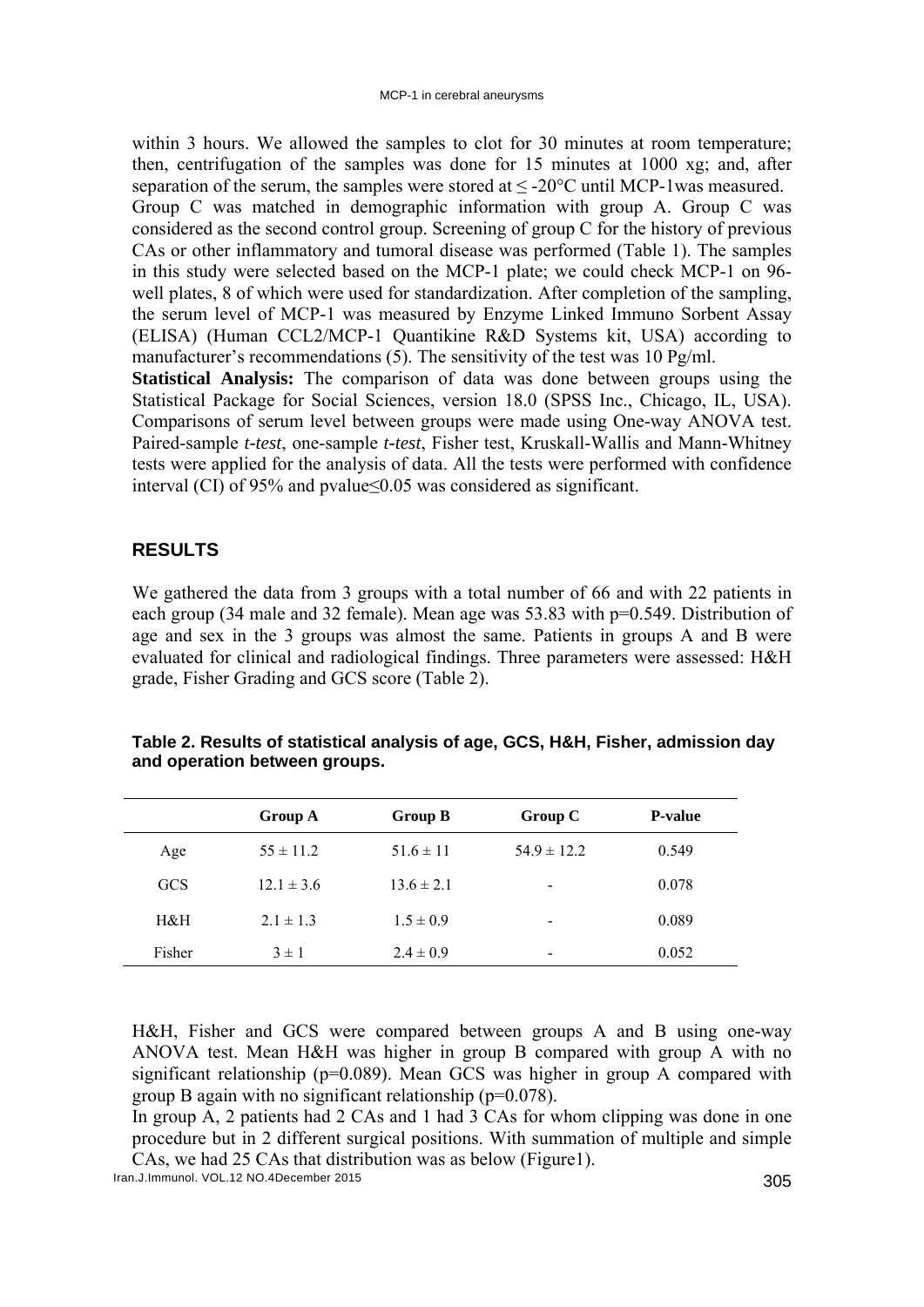

Ra ahmanian A, et al.

**Figure 1.** Distribution of 25 specific aneurysms in 22 patients in group A.

Distribution of CAs location was broad and most of them were Anterior communicating artery (A-Com) and middle cerebral artery (MCA) and posterior communicating artery (P-Com). We analyzed MCP-1 level in these 3 locations with Kruskall-Wallis test and there was no statistical relationship between them  $(p=0.350)$ .

Figure 2 shows the results of serum sampling in the four groups. MCP-1 serum level was not significantly higher in group A than group B ( $p$  > 0.05). It was also unexpectedly lower in group A and B than group C. Mean MCP-1 level decreased after one weak but there was no significant statistical relationship between them  $(p=0.930)$ .



**Figure 2.** Distribution of MCP-1 level in 4 studied groups.

The relationship between MCP-1 level and clinical and radiological grade of patients was evaluated by linear Pearson Correlation. In group A, the correlation between GCS and MCP-1 had  $p=001$  and in group B, p value was 0.717, so there was a significant relationship between GCS and MCP-1 in the case group. This means that if GCS was better, the MCP-1 level was lower but this result was not seen in SAH without CAs. In group A, correlation between H&H and Fisher scale with MCP-1 level was also analyzed with Pearson Correlation test. This table indicates that MCP-1 level was higher in patients with poor grade and no significant relationship existed between them. Fisher scale was analyzed in the same manner; MCP-1 levels in group  $A \& B$  and in group A mean MCP-1 level were higher in patients with poor Fisher scale but in both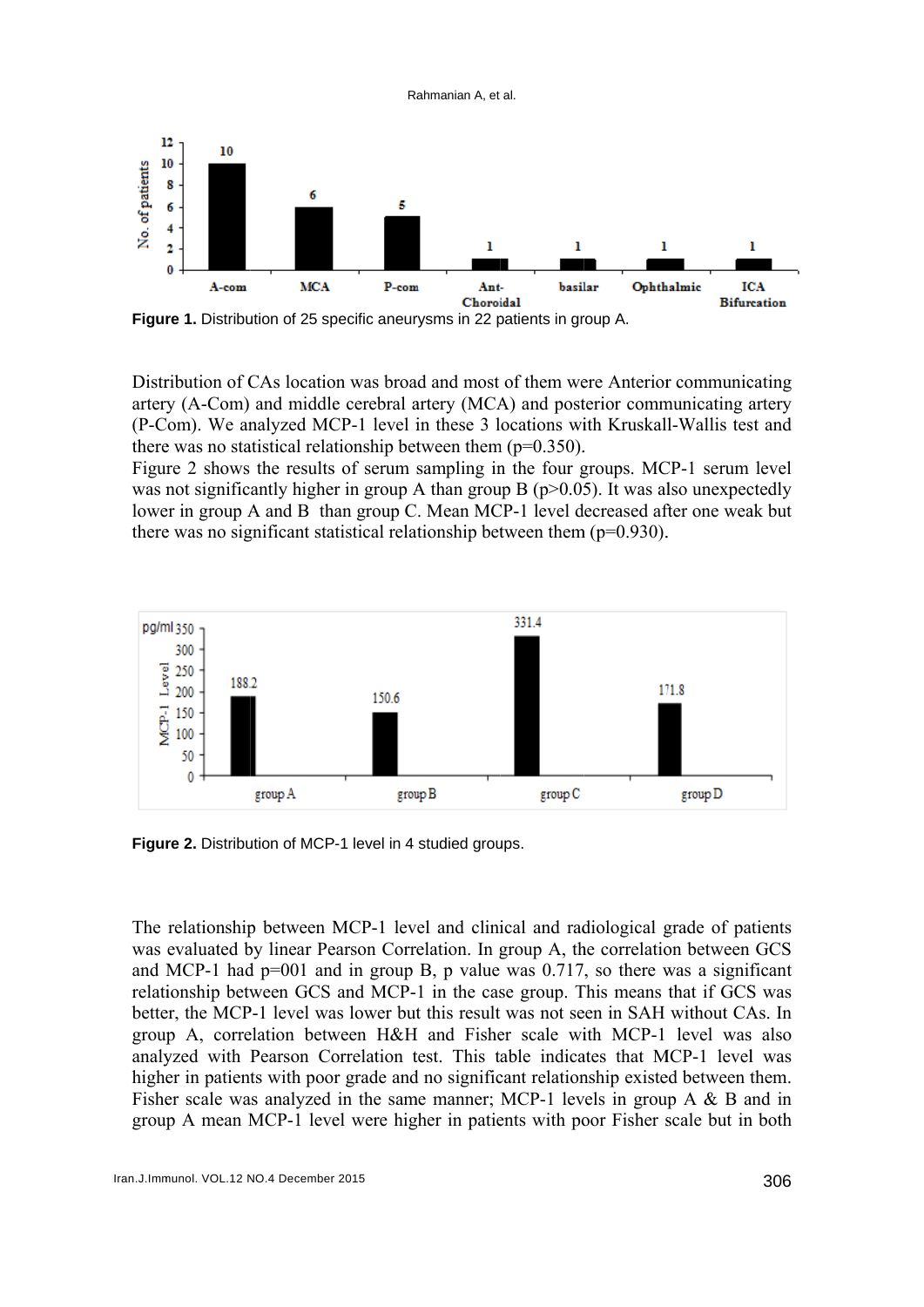groups, there was no significant relationship between Fisher scale and MCP-1 level (Table 3).

| Group                |                     | <b>HH</b> | <b>Fisher</b> | <b>GCS</b> |
|----------------------|---------------------|-----------|---------------|------------|
| MCP-1 level in group | Pearson Correlation | 0.599     | 0.161         | $-0.647$   |
| A                    | Sig. (2-tailed)     | 0.003     | 0.473         | 0.001      |
|                      | N                   | 22        | 22            | 22         |
|                      | Pearson Correlation | $-0.075$  | $-0.119$      | 0.082      |
| MCP-1 level in group | Sig. (2-tailed)     | 0.741     | 0.599         | 0.717      |
| B                    | N                   | 22        | 22            | 22         |

**Table 3. Correlation of GCS and H&H and Fisher with MCP-1 level.** 

Based on the results, there was no relationship between age and MCP-1 with Pearson correlation test (p=0.968); also, no relationship was found between sex and MCP-1 level using Mann-Whitney test (p=0.482).

## **DISCUSSION**

About 85% of cases of subarachnoid hemorrhage are caused by rupture of saccular aneurysms. Three to 18% of patients suffering from SAH die before hospitalization and mortality of hospitalized SAH patients depends on factors such as initial hemorrhage rebleeding and medical complications. Current evidence on the pathogenesis of cerebral aneurysms suggests that arterial wall proteolysis by matrix metalloproteinases, apoptosis, and chronic inflammation play a key role in disease progression. Upregulated expression of the proinflammatory chemokine monocyte chemoattractant protein-I (MCP-I) in the aneurysm wall has also been observed. Even though MCP-l mRNA was not detectable in normal arteries, it was often observed in the intima of aneurysmal walls and appeared to be expressed in the cytoplasm of the fibroblast cells that assembled with monocyte-like cells (1).

The role of MCP-1 in the inflammatory processes in the body and its inhibition for reduction of inflammatory response and decrease of the severity of disease was demonstrated in many studies. For example, in an animal model for atherosclerosis (6), experimental autoimmune encephalomyelitis (7), peripheral endotoxin insult (8), lethal endotoxemia (9), acute septic peritonitis (10) and cerebral aneurysm (11). Many inflammatory pathways and mediators are involved in aneurysm formation. MCP-1, Ets-1 and NFκB have been suggested to have a critical role in CAs formation by the induction of an inflammatory response (12).

The monocyte chemoattractant protein-1 (MCP-1/CCL2) is a member of the C-C chemokine family, and a potent chemotactic factor for monocytes. MCP-1 regulates the migration and infiltration of the monocytes, memory T lymphocytes, and natural killer (NK) cells. It is worth mentioning that MCP-1 is among the most studied members of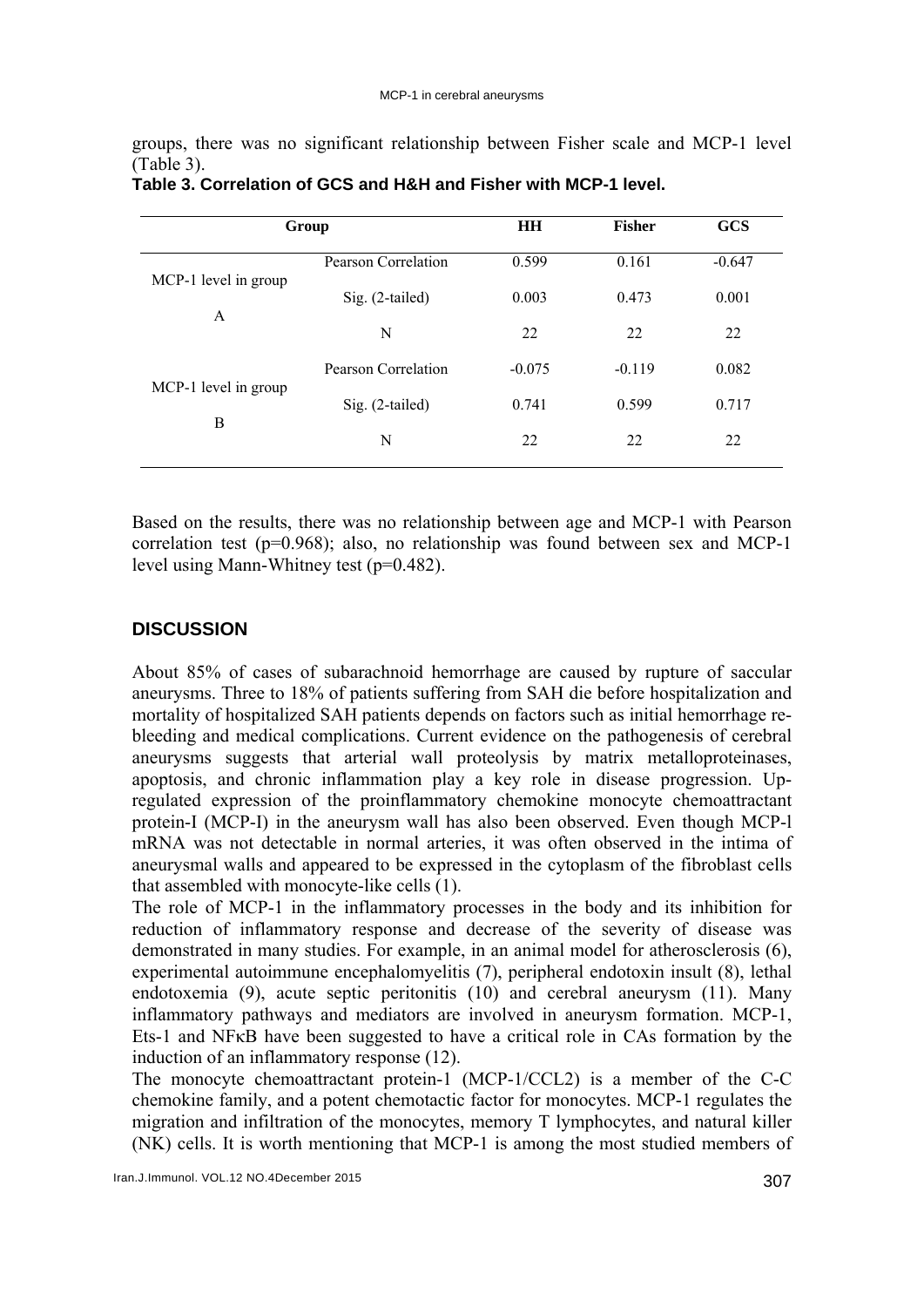the chemokine family, and has been shown to be a potential intervention point for the treatment of various diseases, including multiple sclerosis, rheumatoid arthritis, atherosclerosis , and insulin-resistant diabetes (13).In approving the role of MCP-1 in inflammatory process, regression of CAs with blocking MCP-1 was seen (14) or decrease of serum level of MCP-1 with treatment of inflammatory disease (15),elevation of circulating level of MCP-1 in another focal disease (16) were shown. Elevation of circulating levels of MCP-1 in other diseases such as Ischemic Stroke, Myocardial Infarction (16) and hemodialysis patients was shown. According to the previous studies, the role of MCP-1 in neurological injury was assessed and implied that it may act as a biomarker of poor outcome in the serum of patients with vasospasm following aneurysmal subarachnoid hemorrhage .However, for approving the MCP-1 role in inflammatory process of CAs, regression of CAs with blocking MCP-1 was seen (11) and dramatic decrease of serum level of MCP-1 was shown with treatment of diseases such as Kawasaki (15). The activity of coils coated with MCP-1in promoting inflammatory intra-aneurysmal tissue healing was assessed and MCP-1 releasing coils promoted significantly greater aneurysm tissue in-growth than bare platinum or PLGAonly coils (17).

According to the role of MCP-1 in the aneurysm formation and its high level in aneurysmal tissue, we decided to measure serum MCP-1 level in patients with ruptured CAs and correlate it with two control groups: first with SAH without CAs and second with the general population. Also, we measured MCP-1 level in CAs patients after one week and compared it with the level on admission and before surgery. Distribution of age and sex between groups was the same. There was no relationship between age and sex with MCP-1 level (p=0.968 and 0.482). Most of the patients were admitted within2 days after SAH onset and most of them were operated within 3 days after SAH onset. Most of the CAs were A-com aneurysm (40%). There was no relationship between MCP-1 level and location of CAs (p=0.350).

MCP-1 level in groups A and B was lower than that of group C (control group)  $(p<0.001)$  but this relationship is opposite to what we expected. We expected that serum MCP-1 level in CAs patients, according to high tissue level, to be higher than in patients without CAs. In another study in type 2 diabetic patients, serum level of MCP-1 wasnot elevated and no correlation was seen between local and systemic level. Mean MCP-1 level was higher in SAH with CAs than SAH without CAs but the difference was not significant ( $p=0.409$ ). It means that we could not find any relationship between increasing of serum MCP-1 level and CAs mean.MCP-1 level was decreased after one week of medical and surgical treatment but again not statistically significant. A significant relationship may be acquired with increase of sample size in groups A and B. GCS score was lower in group A than group B. H&H and Fisher score was higher in patients in group A as compared to group B. This means that neurological condition in patients with only SAH was better than patients with SAH and CAs. In patients with CAs, MCP-1 level was higher in patients with lower GCS scores and poor H&H grade (p=0.001 and 0.003), indicating that MCP-1 is higher in patients with worsened neurological condition that may show the role of MCP-1 in severity of patients' condition. The same significant result was not seen between Fisher score and MCP-1 level but the mean level of MCP-1 was higher in higher Fisher score probably owing to the small sample size.

One of our patients in group A had 3 aneurysms; the results of statistical analyses were not reliable and needed a larger number of cases. Because the types of aneurysms were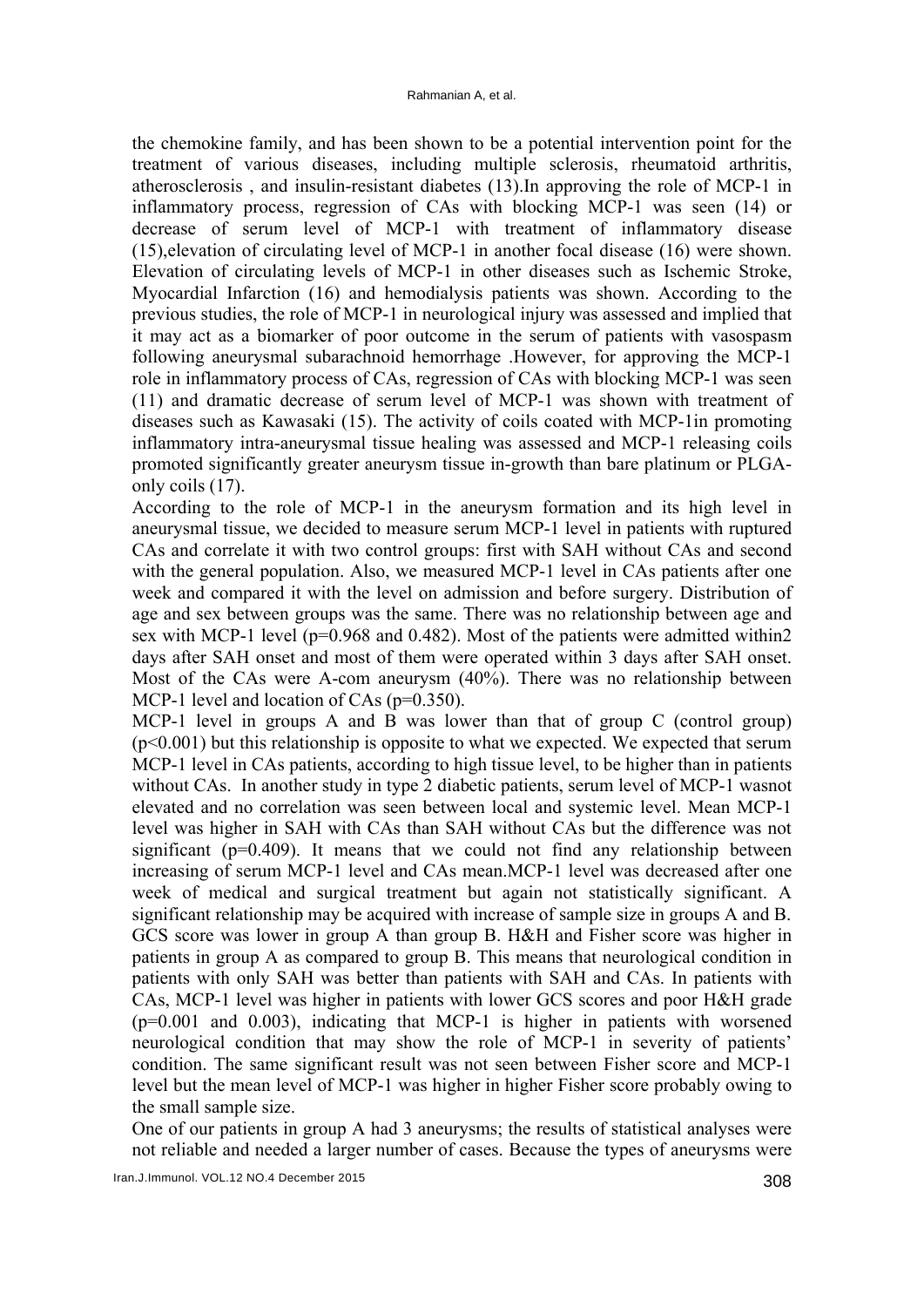broad and we had only one patient in some aneurysm location, we could notcorrelate demographic and clinical and radiological information with aneurysm location.

According to these results, we suggest that elevation of MCP-1 was a local inflammatory process, and its serum level did not correlate with that of local process; we can not use MCP-1 serum level as a marker of CAs in diagnosis and evaluation of CAs patients. One limitation of the study is the small number of the groups to reach statistical significance. Performing the study on both tissue and serum of the patients simultaneously, as well as CSF may also be different options in reaching promising results. Another limitation of the study was the universal administration of corticosteroids in all patients with SAH after admission to hospital. Some studies have noted the effect of corticosteroids on decreasing MCP-1 levels in human subjects (18). Therefore, it seems logical to measure the serum level of the marker before administration of such drugs in future studies.

In conclusion, our results did not show an increasedMCP-1 serum level in patients with aneurysmal SAH. A larger study, including CSF data with more controlled conditions before use of any drug such as corticosteroids may be necessary to better testsuch hypothesis. The relationship between poor clinical grade and MCP-1 level may suggest that MCP-1 is a local inflammatory marker for cerebral aneurysms without systemic manifestation.

## **ACKNOWLEDGEMENTS**

This study has been supported by the grant no. 4280 from Shiraz University of Medical Sciences. The authors would like to thank Dr. Nasrin Shokrpour at Center for Development of Clinical Research of Nemazee Hospital for editorial assistance and Autoimmune Diseases Research Center in Shiraz University Medical Science.

## **REFERENCES**

- 1. Winn HR, GavinW. The natural history of cerebral aneurysm. In: Winn HR (editor). Youmans Neurological Surgery. 6th ed. Philadelphia: 2011: 3737-3747.
- 2. AokiT, KataokaH, MorimotoM, NozakiK, HashimotoN.Macrophagederived matrix metalloproteinase-2 and -9 promote the progression of cerebral aneurysms in rats. Stroke. 2007;38:162-169
- 3. Papayianni A, Alexopoulos E, Giamalis P, Gionanlis L, Belechri AM, Koukoudis P, et al. Circulating levels of ICAM-1, VCAM-1, and MCP-1 are increased in haemodialysis patients: association with inflammation, dyslipidaemia, and vascular events. Nephrol Dial Transplant. 2002; 17:435-441.
- 4. Kim GH1, Kellner CP, HahnDK, Desantis BM, MusabbirM, Starke RM, et al: Monocyte chemoattractant protein-1 predicts outcome and vasospasm following aneurysmal subarachnoid hemorrhage. J Neurosurg, 2008; 109:38-43.
- 5. Quantikine® ELISA, Human CCL2/MCP-1 Immunoassay. Catalog Number DCP00. WWW.RnDSystems.com
- 6. Daly C, RollinsBJ. Monocyte chemoattractant protein-1 (CCL2) in inflammatory disease and adaptive immunity: therapeutic opportunities and controversies. Microcirculation 2003, 10:247- 257.
- 7. Kennedy KJ, Strieter RM, Kunkel SL, Lukacs NW, KarpusWJ: Acute and relapsing experimental autoimmune encephalomyelitis are regulated by differential expression of the CC chemokines macrophage inflammatory protein-1alpha and monocyte chemotactic protein-1. Journal of neuroimmunology. 1998; 92:98-108.